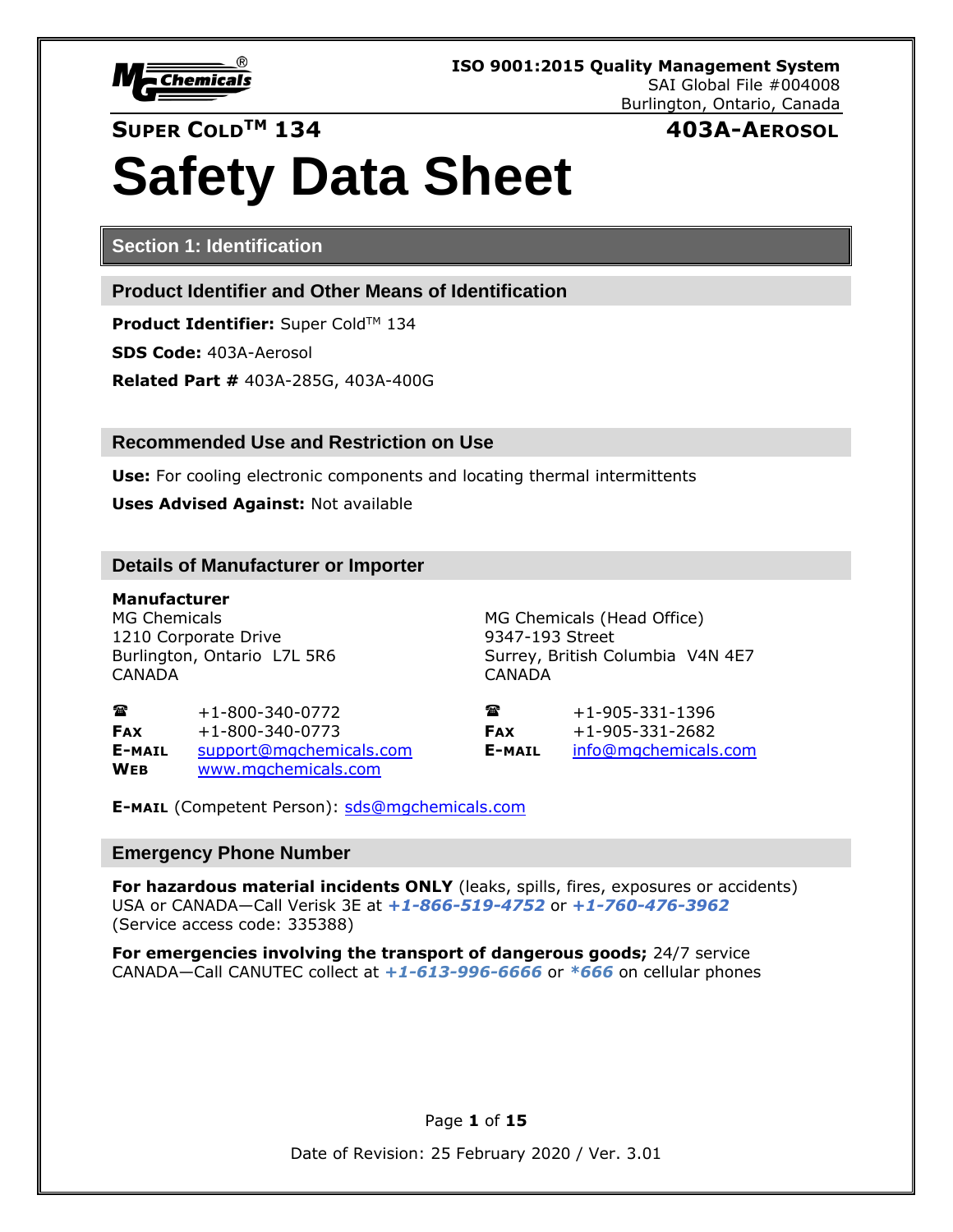

# **SUPER COLDTM 134 403A-AEROSOL**

### **Section 2: Hazard(s) Identification**

#### **Classification of Hazardous Chemical**

#### **GHS Categories**

| <b>Criteria</b>    | Category                | <b>Signal Word</b> | Pictograms   |
|--------------------|-------------------------|--------------------|--------------|
| Gas Under Pressure | Liquefied Gas   Warning |                    | Gas Cylinder |

*Note:* The degree of severity is ranked within each hazard class from

1 (Highest Severity) to up to 5 (Lowest Severity), which is opposite to HMIS and NFPA conventions. Severity category rankings do not allow comparisons between classes.

#### **Label Elements**

| <b>Signal Word</b> | <b>WARNING</b>                                                                                |
|--------------------|-----------------------------------------------------------------------------------------------|
| <b>Pictograms</b>  | <b>Hazard Statements</b>                                                                      |
|                    | H280: Contains gas under pressure; may explode if heated                                      |
| <b>Prevention</b>  | <b>Precautionary Statements</b>                                                               |
| P102               | Keep out of reach of children.                                                                |
| P210               | Keep away from heat, hot surfaces, sparks, flames, and other ignition<br>sources. No Smoking. |
| P <sub>251</sub>   | Do not pierce or burn, even after use.                                                        |
| <b>Storage</b>     | <b>Precautionary Statements</b>                                                               |
| $P410 + P412$      | Protect from sunlight. Do not expose to temperatures exceeding 50 °C<br>$[122 °F]$ .          |

*Section continued on the next page*

Page **2** of **15**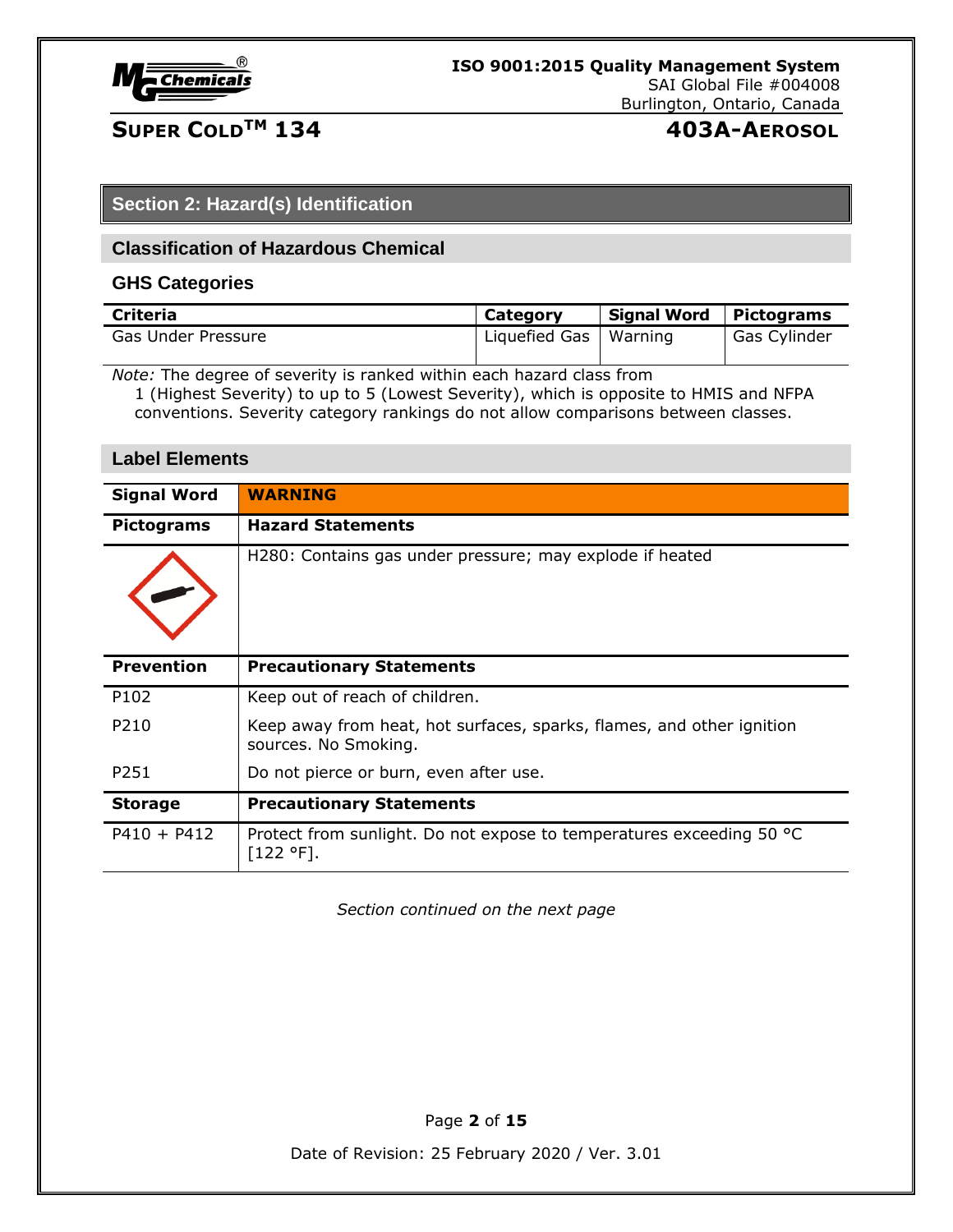

# **SUPER COLDTM 134 403A-AEROSOL**

#### **Hazards Not Otherwise Classified**

| <b>Other</b><br><b>Criteria</b> | <b>Hazard Statements/Precautionary</b><br><b>Statement</b>                                                                                     | <b>Signal</b><br>Word | <b>Pictograms</b> |
|---------------------------------|------------------------------------------------------------------------------------------------------------------------------------------------|-----------------------|-------------------|
| Simple<br>Asphyxiants           | May displace oxygen and cause rapid<br>suffocation.                                                                                            | Warning               | none              |
| Frostbite                       | The jet or liquid may cause frostbite in<br>contact with skin or eyes.                                                                         | Warning               | none              |
| Inhalation<br>overexposure      | Inhalation overexposure following an<br>intentional abuse or use in confined space<br>may cause cardiac or central nervous<br>systems effects. | none                  | none              |

| <b>Section 3: Composition/Information on Ingredients</b> |  |  |  |
|----------------------------------------------------------|--|--|--|
|                                                          |  |  |  |

| $CAS \#$ | <b>Chemical Name</b>                       | %(weight) |
|----------|--------------------------------------------|-----------|
| 811-97-2 | $1,1,1,2$ -tetrafluoroethane <sup>a)</sup> | 100%      |

a) Also known as HFC 134a

# **Section 4: First-Aid Measures**

| <b>Exposure Condition</b> | <b>GHS Code/Symptoms/Precautionary Statements</b>                                                                                                   |
|---------------------------|-----------------------------------------------------------------------------------------------------------------------------------------------------|
| <b>IF INHALED</b>         | P304 + P340, P312                                                                                                                                   |
| <b>Immediate Symptoms</b> | dizziness, drowsiness, heart thumping                                                                                                               |
| <b>Response</b>           | Remove person to fresh air and keep comfortable for breathing.                                                                                      |
|                           | If you feel unwell: Call a POISON CENTRE or doctor.                                                                                                 |
| IF IN EYES                | P305 + P351 + P338, P336 + P315                                                                                                                     |
| <b>Immediate Symptoms</b> | frostbite, cold burns                                                                                                                               |
| <b>Response</b>           | Rinse cautiously with water for several minutes. Remove<br>contact lenses, if present and easy to do. Continue rinsing.                             |
|                           | If frostbite occurs: Thaw frosted parts with lukewarm water. Do<br>not use hot water. Do not rub affected area. Get immediate<br>medical attention. |

*Section continued on the next page*

Page **3** of **15**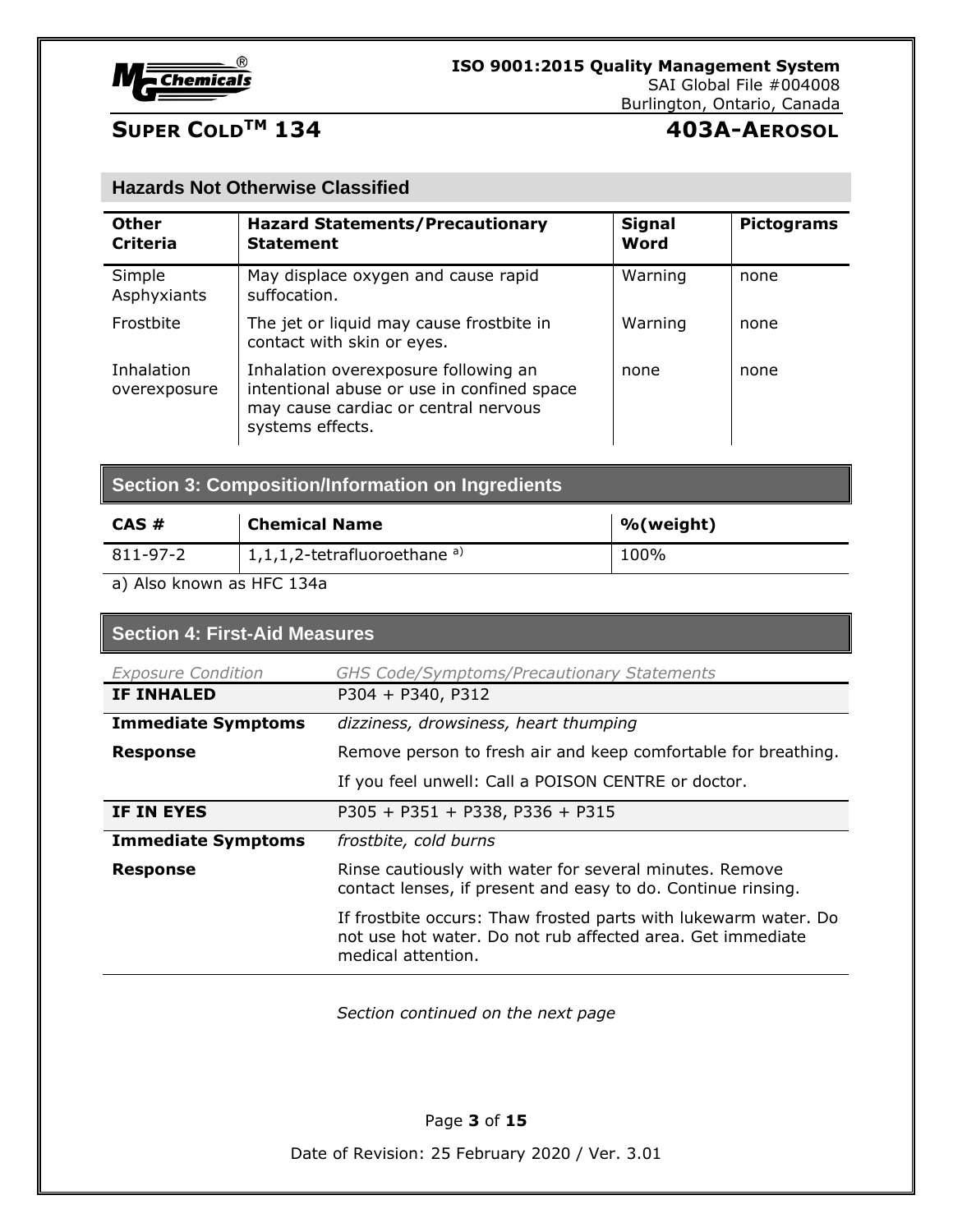

#### **ISO 9001:2015 Quality Management System** SAI Global File #004008

## Burlington, Ontario, Canada

# **SUPER COLDTM 134 403A-AEROSOL**

| IF ON SKIN                | $P302 + P352, P336 + P315$                                                                                                                          |
|---------------------------|-----------------------------------------------------------------------------------------------------------------------------------------------------|
| <b>Immediate Symptoms</b> | frostbite, cold burns                                                                                                                               |
| <b>Response</b>           | Wash with plenty of water.                                                                                                                          |
|                           | If frostbite occurs: Thaw frosted parts with lukewarm water. Do<br>not use hot water. Do not rub affected area. Get immediate<br>medical attention. |
|                           |                                                                                                                                                     |
| <b>IF SWALLOWED</b>       | $P301 + P330, P336 + P315$                                                                                                                          |
| <b>Immediate Symptoms</b> | frostbite (mouth)                                                                                                                                   |
| <b>Response</b>           | Rinse mouth.                                                                                                                                        |

#### **Medical Advice**

Avoid giving catecholoamine drugs (such as epinephrine) due to possible cardiac disturbance. Treat symptomatically.

### **Section 5: Fire-Fighting Measures**

| <b>Extinguishing Media</b> | In case of fire: Use dry chemical, carbon dioxide, chemical foam,<br>or water spray to extinguish.<br>Use water spray to cool containers.                             |
|----------------------------|-----------------------------------------------------------------------------------------------------------------------------------------------------------------------|
| <b>Specific Hazards</b>    | Aerosols containers may erupt with force at temperatures above<br>50 °C [122 °F].<br>Produces irritating and toxic fumes in fires or in contact with hot<br>surfaces. |
|                            | The vapors are heavier than air and may displace oxygen in low-<br>lying areas creating a suffocation hazard.                                                         |
| <b>Combustion Products</b> | Produces carbon oxides (CO,CO <sub>2</sub> ), halogenated compounds, and<br>hydrogen fluorides.                                                                       |
| <b>Fire-Fighter</b>        | Wear self-contained breathing apparatus and full fire-fighting<br>turn-out gear.                                                                                      |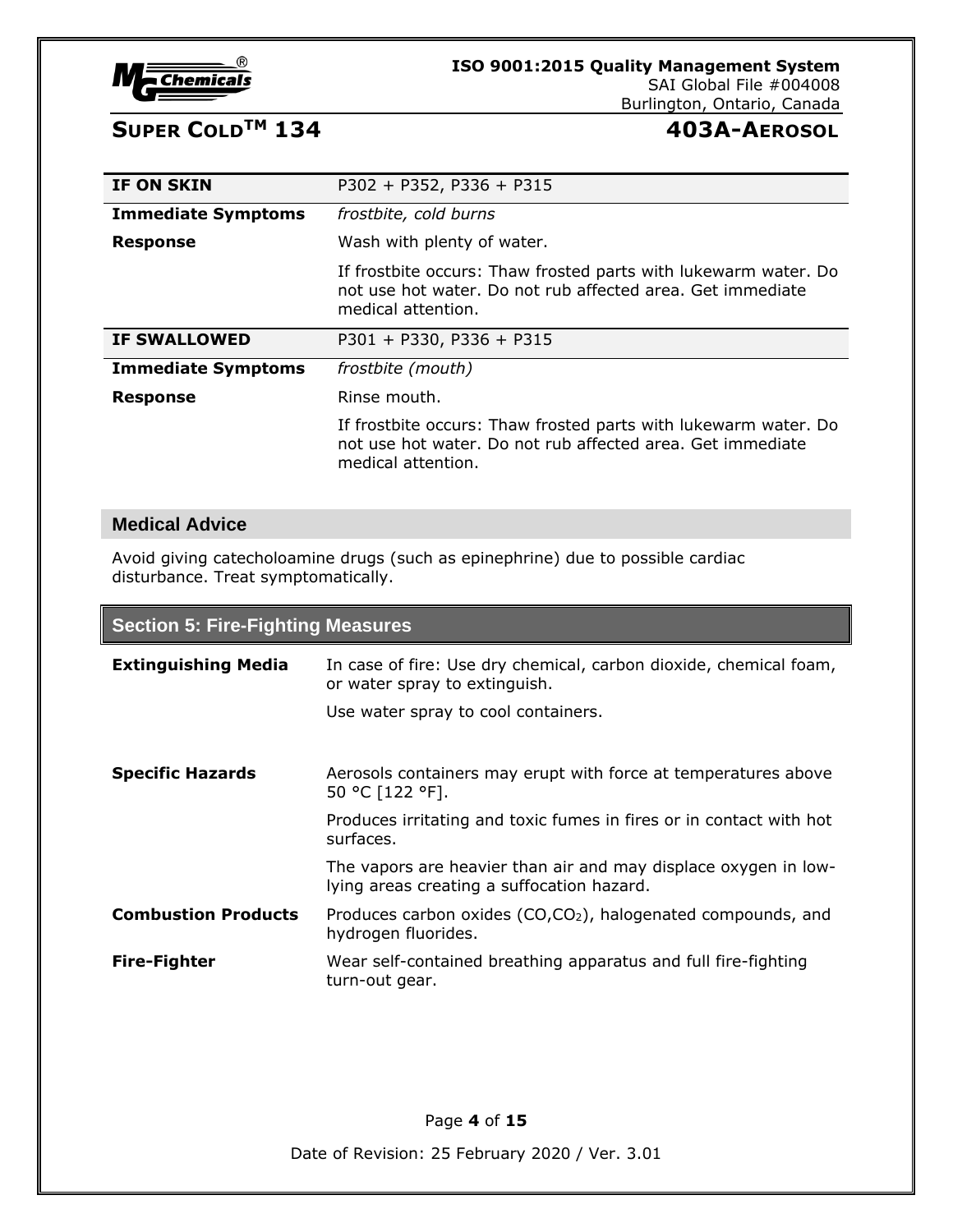

# **SUPER COLDTM 134 403A-AEROSOL**

### **Section 6: Accidental Release Measures**

| <b>Personal Protection</b>                | See personal protection recommendations in Section 8.                                                                                                                      |
|-------------------------------------------|----------------------------------------------------------------------------------------------------------------------------------------------------------------------------|
|                                           | For very large spills, wear self-contained breathing apparatus<br>before approaching the spill. Wear cold-insulating clothing and<br>gloves.                               |
| <b>Precautions for</b><br><b>Response</b> | For aerosol can spills in confined or low lying space, leave the<br>immediate spill area.                                                                                  |
|                                           | If it can safely be done, extinguish open flames or remove high<br>temperature sources to avoid producing toxic decomposition<br>products.                                 |
| Environmental<br><b>Precautions</b>       | Not required under normal use.                                                                                                                                             |
| <b>Containment Methods</b>                | Not applicable                                                                                                                                                             |
| <b>Cleaning Methods</b>                   | For aerosol can spills at room temperature, the product turns<br>gaseous and disperses in atmosphere. Ensure adequate<br>ventilation, especially in low or enclosed areas. |
| <b>Disposal Methods</b>                   | Dispose of spill waste according to Section 13.                                                                                                                            |

# **Section 7: Handling and Storage**

| <b>Prevention</b> | Keep out of reach of children.                                                                      |
|-------------------|-----------------------------------------------------------------------------------------------------|
|                   | Avoid direct skin or eye contact with liquid or aerosol jet.                                        |
|                   | Avoid breathing gas or spray. In cases of inadequate ventilation wear<br>respiratory protection.    |
|                   | Do not pierce or burn, even after use.                                                              |
| <b>Handling</b>   | Wear cold-insulating gloves if exposure to liquid or aerosol jet is likely.<br>Wear eye protection. |
| <b>Storage</b>    | Protect from sunlight. Do not expose to temperatures exceeding<br>50 °C [122 °F].                   |

Page **5** of **15**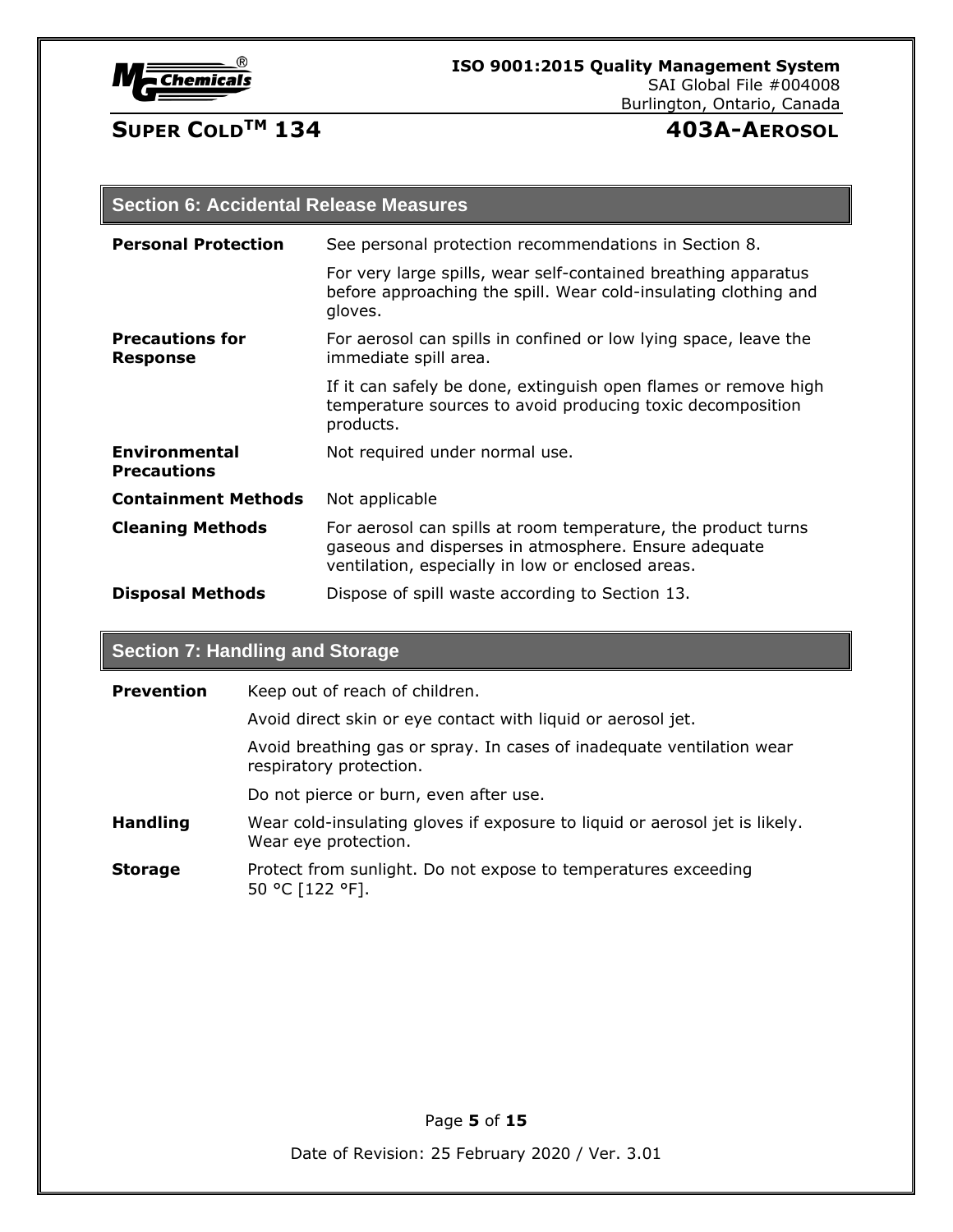

# **SUPER COLDTM 134 403A-AEROSOL**

#### **Section 8: Exposure Controls/Personal Protection**

#### **Substances with Occupational Exposure Limit Values**

| <b>Chemical Name</b>       | Country/<br><b>Provinces</b> | <b>Long Term</b><br><b>Exposure Limits</b><br>(PEL) | <b>Short Term</b><br><b>Exposure Limits</b><br>(STEL) |
|----------------------------|------------------------------|-----------------------------------------------------|-------------------------------------------------------|
| 1,1,1,2- tetrafluoroethane | MG Chemicals <sup>a)</sup>   | 1 000 ppm                                           | Not established                                       |
|                            | ACGIH                        | Not established                                     | Not established                                       |
|                            | U.S.A. OSHA PEL              | Not established                                     | Not established                                       |
|                            | Canada                       | Not established                                     | Not established                                       |

Note: The ACGIH<sup>1</sup>, OSHA (Table Z-1), and Canadian provinces exposure limits were consulted. Limits from by RTECS database<sup>2</sup> and from suppliers' SDS were also consulted. Short term exposure limits (STEL) are for 15 min and long term permissible exposure limits (PEL) for 8 h.

#### **Engineering Controls**

**Ventilation** Keep airborne concentrations below the occupational exposure limits (OEL).

General ventilation is adequate for normal use; keep overall exposure as low as possible.

#### **Personal Protective Equipment**

| Eye protection                | Wear appropriate protective eyeglasses or chemical safety<br>goggles.                                              |
|-------------------------------|--------------------------------------------------------------------------------------------------------------------|
|                               | <b>RECOMMENDATION:</b> Ensure that glasses have side shields for<br>lateral protection.                            |
| <b>Skin Protection</b>        | If exposure to the jet or liquid is likely, wear cold-insulating<br>gloves to protect the skin against frostbites. |
| <b>Respiratory Protection</b> | For extreme exposures, use self-contained breathing apparatus<br>or supplied by air.                               |

#### **General Hygiene Considerations**

Wash hands thoroughly with water and soap after handling.

Page **6** of **15**

a) MG Chemicals recommended limit corresponding to prevalent international threshold values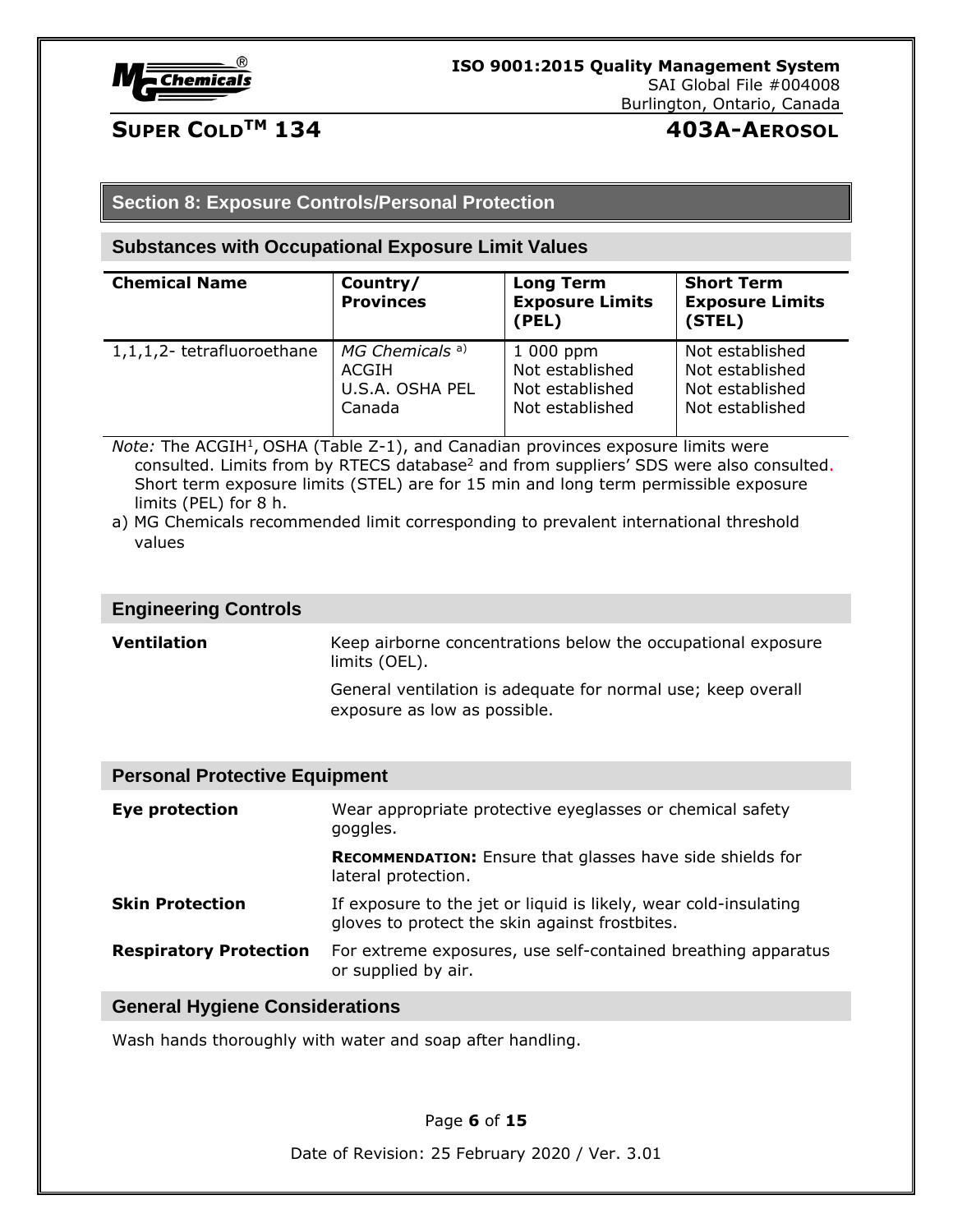

# **SUPER COLDTM 134 403A-AEROSOL**

| <b>Section 9: Physical and Chemical Properties</b> |  |  |
|----------------------------------------------------|--|--|
|                                                    |  |  |

| <b>Physical State</b>   | Liquified gas,          | <b>Lower Flammability</b>          | Not                      |
|-------------------------|-------------------------|------------------------------------|--------------------------|
|                         | in aerosol format       | Limit                              | applicable               |
| <b>Appearance</b>       | Colorless               | <b>Upper Flammability</b><br>Limit | <b>Not</b><br>applicable |
| Odor                    | Slight, ether-like      | <b>Vapor Pressure</b><br>@25 °C    | 630 kPa<br>[4 725 mmHg]  |
| <b>Odor Threshold</b>   | Not<br>available        | <b>Vapor Density</b>               | 3.5<br>$(Air = 1)$       |
| pH                      | <b>Not</b><br>Available | <b>Relative Density</b><br>@25 °C  | 1.21                     |
| <b>Freezing/Melting</b> | $-101 °C$               | Solubility in                      | $0.15%$ (wt)             |
| <b>Point</b>            | $[-150 °F]$             | Water                              |                          |
| <b>Initial Boiling</b>  | $-26.2$ °C              | <b>Partition Coefficient</b>       | 1.06a)                   |
| Point $a$ )             | $[-15.2 °F]$            | n-octanol/water                    |                          |
| <b>Flash Point</b>      | <b>None</b>             | <b>Auto-ignition</b>               | 750 °C                   |
|                         | detected                | <b>Temperature</b>                 | [1 382 °F]               |
| <b>Evaporation</b>      | $\geq$ 1                | <b>Decomposition</b>               | <b>Not</b>               |
| Rate                    | $(Ether = 1)$           | <b>Temperature</b>                 | available                |
| <b>Flammability</b>     | <b>Non</b>              | <b>Viscosity</b>                   | Not                      |
|                         | Flammable               | @40 °C                             | available                |

*Note:* Literature values are used. a) Octanol-water LogP value

# **Section 10: Stability and Reactivity**

| <b>Reactivity</b>             | Not available                                                                                                   |  |
|-------------------------------|-----------------------------------------------------------------------------------------------------------------|--|
| <b>Chemical Stability</b>     | Chemically stable at normal temperatures and pressures.                                                         |  |
| <b>Conditions to</b><br>Avoid | Temperatures above 50 °C [122 °F], open flames, and incompatible<br>substances                                  |  |
| <b>Incompatibilities</b>      | Strong oxidizing agents, alkali or alkali earth metals, powdered<br>aluminum, zinc, magnesium, and beryllium    |  |
| <b>Polymerization</b>         | Will not occur                                                                                                  |  |
| <b>Decomposition</b>          | Will not decompose under normal conditions. For thermal<br>decomposition, see combustion products in Section 5. |  |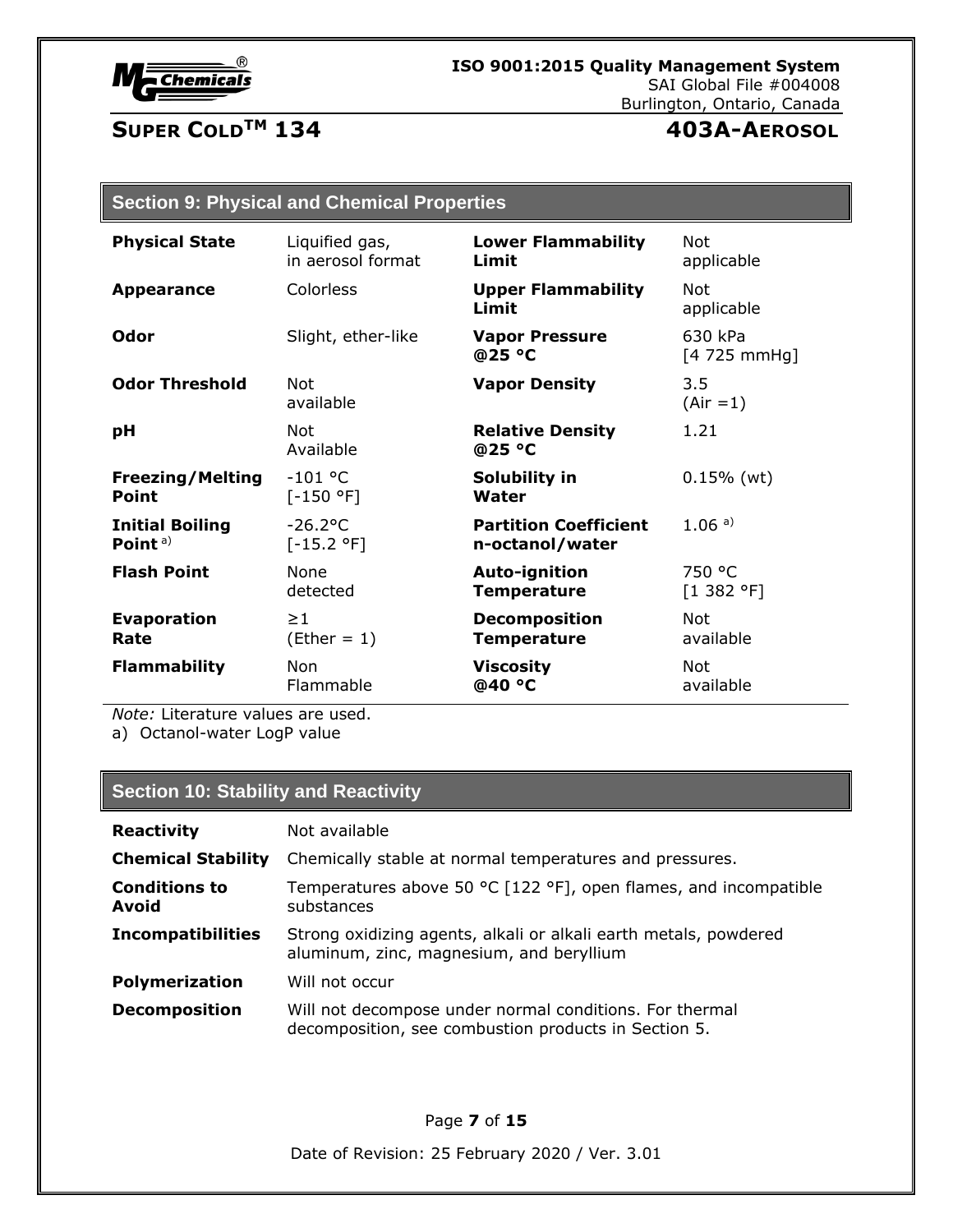

# **SUPER COLDTM 134 403A-AEROSOL**

#### **Section 11: Toxicological Information**

#### **Summary of Effects and Symptoms by Routes of Exposure**

**Eyes** See skin symptoms.

- **Skin** Contact with the liquid may cause frostbite due to heat lost caused by rapid evaporation. Exposure to the jet can also lead to frostbites, because it can reach -55 °C [-67 °F].
- **Inhalation** Extreme exposure may cause central nervous system depression and irregular heart beat.
- **Ingestion** See inhalation and skin symptoms.
- **Chronic** No chronic effects known.

#### **Acute Toxicity (Lethal Exposure Concentrations)**

| <b>Chemical Name</b>      | LD50<br>oral | <b>LD50</b><br>dermal | <b>LC50 inhalation</b> |
|---------------------------|--------------|-----------------------|------------------------|
| 1,1,1,2-tetrafluoroethane | Not          | Not                   | 1 500 g/m <sup>3</sup> |
|                           | available    | available             | 4 h Rat                |

*Note:* Toxicity data from the RTECS<sup>2</sup> and ECHA databases were consulted. The data from supplier SDS were also consulted.

### **Other Toxicological Effects**

| <b>Skin corrosion/irritation</b>    | Based on available data, the classification criteria are not<br>met. |
|-------------------------------------|----------------------------------------------------------------------|
| <b>Serious eye</b>                  | Based on available data, the classification criteria are not         |
| damage/irritation                   | met.                                                                 |
| <b>Sensitization</b>                | Based on available data, the classification criteria are not         |
| (allergic reactions)                | met.                                                                 |
| Carcinogenicity                     | None of the ingredients are classified or listed as a                |
| (risk of cancer)                    | carcinogen by IARC, ACGIH, CA Prop 65, or NTP.                       |
| <b>Mutagenicity</b>                 | Based on available data, the classification criteria are not         |
| (risk of heritable genetic effects) | met. No mutagenic effects observed in four tests.                    |

*Section continued on the next page*

Page **8** of **15**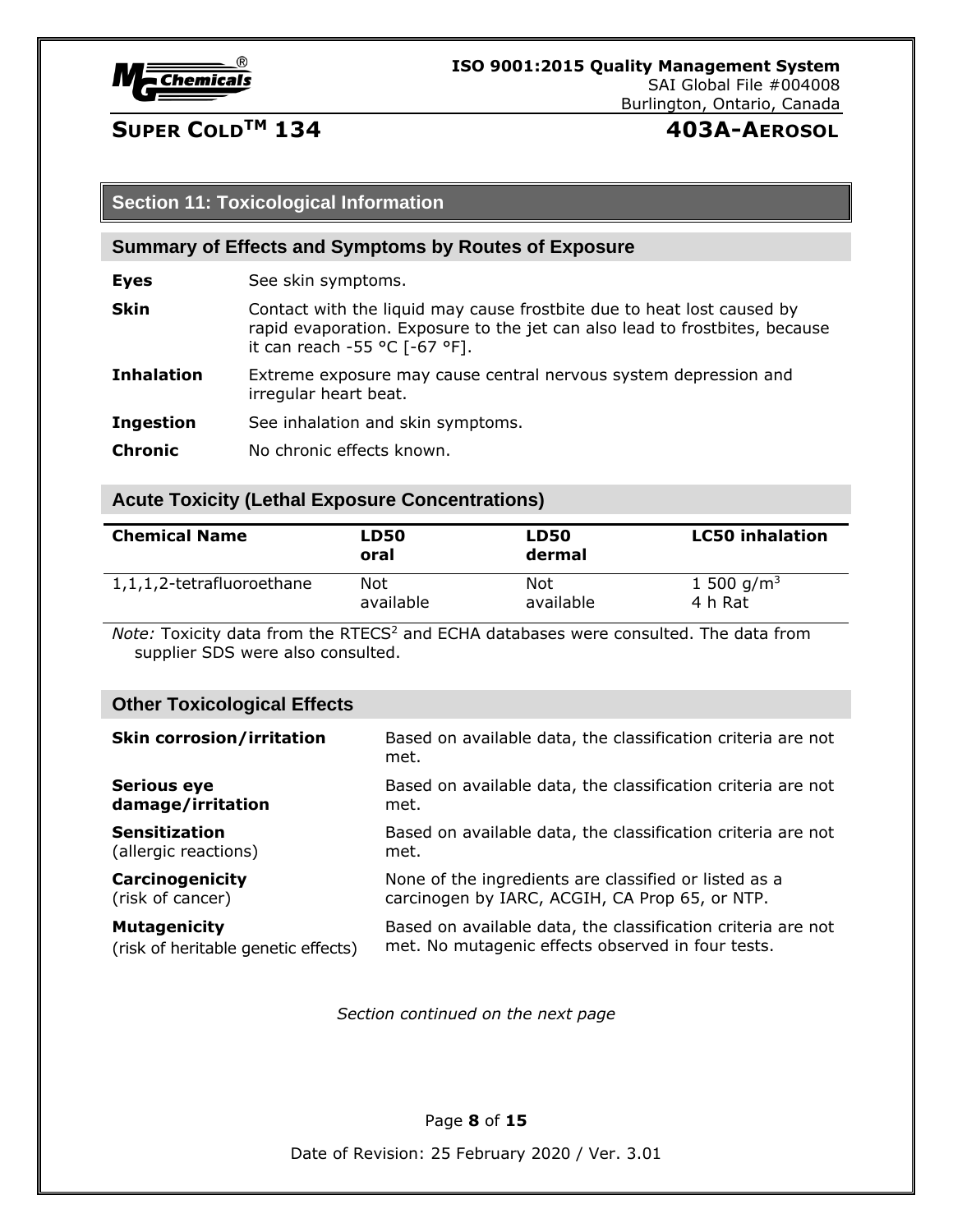| chemicais |
|-----------|
|           |

# **ISO 9001:2015 Quality Management System**

SAI Global File #004008

Burlington, Ontario, Canada

# $\mathbf{S}$ **UPER COLD<sup>TM</sup> 134**

| <b>403A-AEROSOL</b> |  |
|---------------------|--|
|---------------------|--|

| <b>Reproductive Toxicity</b><br>(risk to sex functions) | Based on available data, the classification criteria are not<br>met.                                                                                                                                                |
|---------------------------------------------------------|---------------------------------------------------------------------------------------------------------------------------------------------------------------------------------------------------------------------|
| <b>Teratogenicity</b><br>(risk of fetus malformation)   | Based on available data, the classification criteria are not<br>met. No observed effect level (NOEL) for rabbit and rat is<br>40 000 ppm.                                                                           |
| <b>STOT-single exposure</b>                             | Based on available data, the classification criteria are not<br>met. Can affect the central nervous system and<br>cardiovascular systems by inhalation at extreme doses<br>that do not give rise to classification. |
| <b>STOT-repeated exposure</b>                           | Based on available data, the classification criteria are not<br>met. The chronic no observed effect level is<br>10 000 ppm.                                                                                         |
| <b>Aspiration hazard</b>                                | Based on available data, the classification criteria are not<br>met. The liquid content is not classifiable as an aspiration<br>hazard of category 1 or 2.                                                          |

### **Section 12: Ecological Information**

Ecological classifications are based on the IMDG/GHS criteria in conjunction with ecotoxicological data from our suppliers, the European Chemical Agency database [\(http://echa.europa.eu\)](http://echa.europa.eu/), and other reliable sources.

The 1,1,1,2-tetrafluoroethane substance is not classifiable as an environmental toxicant.

### **Acute Ecotoxicity**

Based on available data, the classification criteria are not met.

### **Chronic Ecotoxicity**

Based on available data, the classification criteria are not met.

#### **Biodegradability**

No data available

#### **Other Effects**

#### **Global Warming Potential**

The 100 years global warming potential is 1430.

VOC (Volatile Organic Compounds) exempted substance according to the US (EPA) and Canadian (CEPA) authorities.

Page **9** of **15**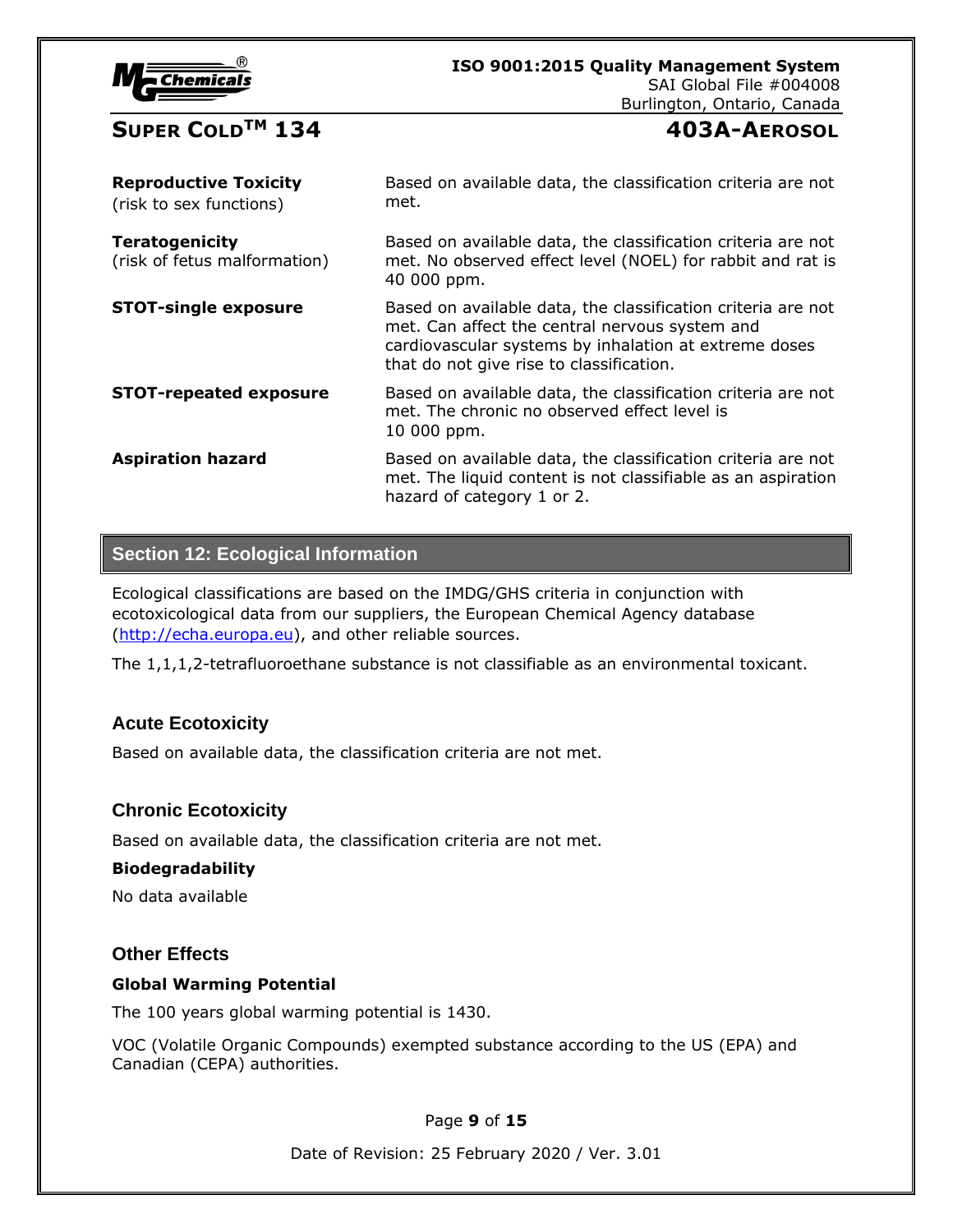

# **SUPER COLDTM 134 403A-AEROSOL**

#### **Section 13: Disposal Information**

Dispose of contents in accordance with all local, regional, national, and international regulations.

### **Section 14: Transport Information**

### **Ground**

| Refer to USA DOT 49 CFR (Parts 100 to 185) Regulations.   |                                                                                                  |  |
|-----------------------------------------------------------|--------------------------------------------------------------------------------------------------|--|
| <b>USA</b><br>403A-285G, 403A-400G                        |                                                                                                  |  |
| <b>Limited Quantity</b><br>ORM-D<br>Consumer<br>Commodity |                                                                                                  |  |
|                                                           | <b>USA</b> —Special Provision: Refer to DOT-SP 10232. A copy of this special permit is required. |  |
|                                                           | https://www.mgchemicals.com/downloads/compliance/Permit Offer SP-10232 Jan 2018.pdf              |  |



*Section continued on the next page*

Page **10** of **15**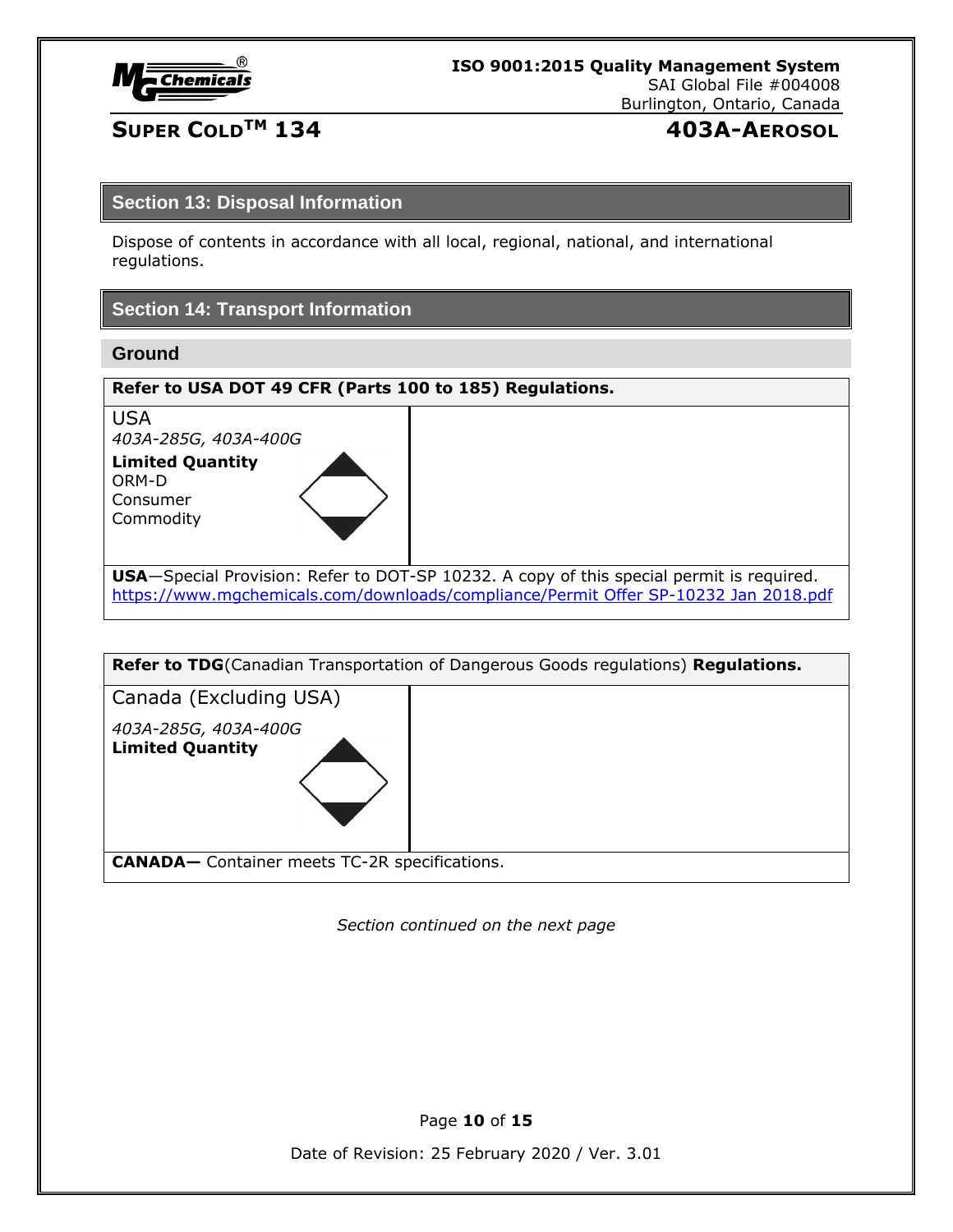

# **SUPER COLDTM 134 403A-AEROSOL**

#### **Air**

| <b>Refer to ICAO-IATA Dangerous Goods Regulations.</b>                                                                                                                                  |  |  |  |  |
|-----------------------------------------------------------------------------------------------------------------------------------------------------------------------------------------|--|--|--|--|
|                                                                                                                                                                                         |  |  |  |  |
| <b>FOR REFERENCE ONLY</b><br><b>UN number: UN3159</b><br>Shipping Name: 1,1,1,2-Tetrafluoroethane<br>Class: $2.2$<br>Packing Group: Not applicable<br>Marine Pollutant: No              |  |  |  |  |
| <b>USA</b> —Special Provision: Refer to DOT-SP 10232. A copy of this special permit is required.<br>https://www.mgchemicals.com/downloads/compliance/Permit Offer SP-10232 Jan 2018.pdf |  |  |  |  |
| Note: Avoid shipping by air if possible.                                                                                                                                                |  |  |  |  |
| <b>Refer to ICAO-IATA Dangerous Goods Regulations.</b>                                                                                                                                  |  |  |  |  |
|                                                                                                                                                                                         |  |  |  |  |
| FOR REFERENCE ONLY<br><b>UN number: UN1950</b><br>Shipping Name: AEROSOLS, non-flammable                                                                                                |  |  |  |  |
|                                                                                                                                                                                         |  |  |  |  |

**CANADA—** Container meets TC-2R specifications.

*Note:* Avoid shipping by air if possible.

*Section continued on the next page*

Page **11** of **15**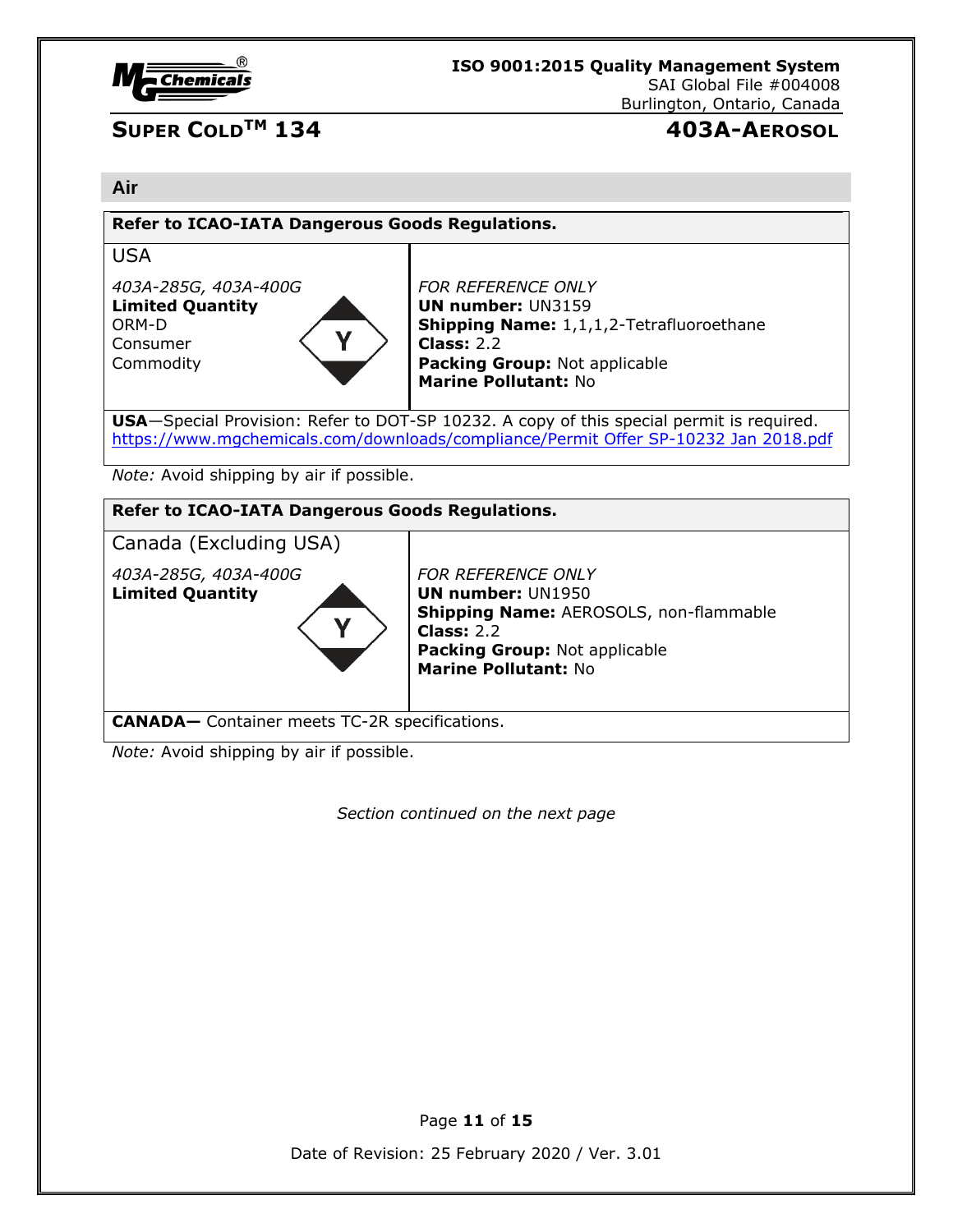

# **SUPER COLDTM 134 403A-AEROSOL**

#### **Sea**

| <b>Refer to IMDG Regulations.</b>               |                                                                                                                                                                                          |  |
|-------------------------------------------------|------------------------------------------------------------------------------------------------------------------------------------------------------------------------------------------|--|
| <b>USA</b>                                      |                                                                                                                                                                                          |  |
| 403A-285G, 403A-400G<br><b>Limited Quantity</b> | <b>FOR REFERENCE ONLY</b><br><b>UN number: UN3159</b><br><b>Shipping Name:</b> 1,1,1,2-Tetrafluoroethane<br>Class: $2.2$<br>Packing Group: Not applicable<br><b>Marine Pollutant: No</b> |  |
|                                                 | <b>USA</b> —Special Provision: Refer to DOT-SP 10232. A copy of this special permit is required.<br>https://www.mgchemicals.com/downloads/compliance/Permit Offer SP-10232 Jan 2018.pdf  |  |
|                                                 |                                                                                                                                                                                          |  |

| <b>Refer to IMDG Regulations.</b>               |                                                                                                                                                                                 |  |
|-------------------------------------------------|---------------------------------------------------------------------------------------------------------------------------------------------------------------------------------|--|
| Canada (Excluding USA)                          |                                                                                                                                                                                 |  |
| 403A-285G, 403A-400G<br><b>Limited Quantity</b> | <b>FOR REFERENCE ONLY</b><br><b>UN number: UN1950</b><br>Shipping Name: AEROSOLS, non-flammable<br>Class: $2.2$<br>Packing Group: Not applicable<br><b>Marine Pollutant: No</b> |  |

**CANADA—** Container meets TC-2R specifications.

*Note:* **Shipper must be appropriately trained and certified before involvement with the transport of dangerous goods.**

### **Section 15: Regulatory Information**

**Canada**

**Domestic Substance List (DSL) / Non-Domestic Substance Lists (NDSL)**

All hazardous ingredients are listed on the DSL.

#### **Hazardous Products Act (R.S.C., 1985, c. H-3)**

The safety data sheet and label comply with the Hazardous Product Act and WHMIS 2015.

*Section continued on the next page*

### Page **12** of **15**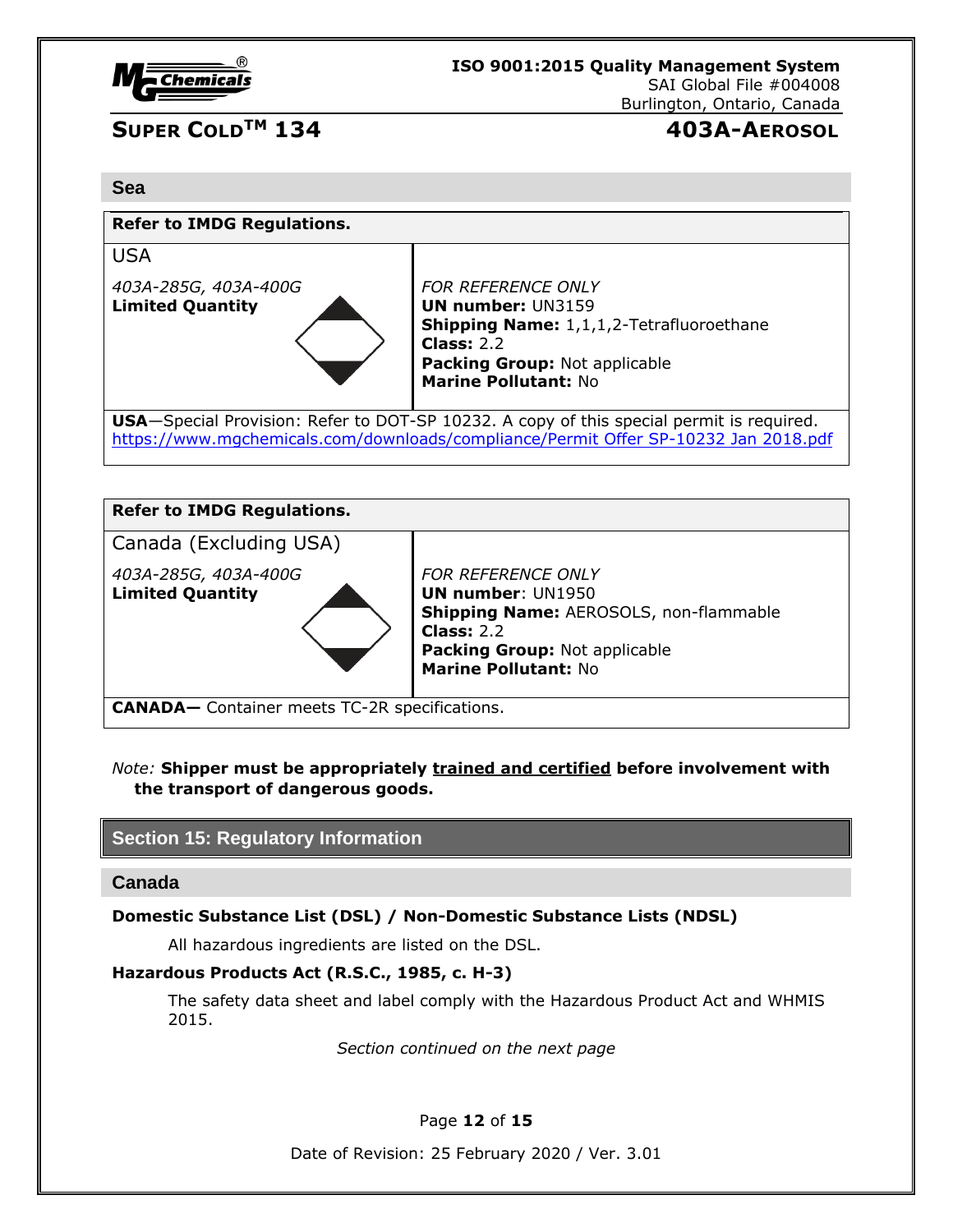

# **SUPER COLDTM 134 403A-AEROSOL**

#### **USA**

**Other Classifications**

| <b>HEALTH:</b>              |  |
|-----------------------------|--|
| <b>FLAMMABILITY:</b>        |  |
| <b>PHYSICAL HAZARD:</b>     |  |
| <b>PERSONAL PROTECTION:</b> |  |

**HMIS® RATING NFPA® 704 CODES**



*Approximate HMIS and NFPA Risk Ratings Legend*:

0 (Low or none); 1 (Slight); 2 (Moderate); 3 (Serious); 4 (Severe)

**CAA** (Clean Air Act, USA)

This product does not contain any class 1 ozone depleting substances.

This product does not contain any class 2 ozone depleting substances.

This product does not contain substances that are listed as hazardous air pollutants.

**EPCRA** (Emergency Planning and Right to Know Act, USA, 40 CFR 372.45)

This product contains does not contain substances which are subject to the reporting requirements of section 313 Title III of the SARA of 1986 and 40 CFR part 372.

**TSCA** (Toxic Substances Control Act of 1976, USA)

All substances are TSCA listed.

**California Proposition 65** (Chemicals known to cause cancer or reproductive toxicity, USA).

This product does not contain any of the listed substances.

#### **Europe**

**RoHS** (Restriction of Hazardous Substances Directive)

This product does not contain any lead, cadmium, mercury, hexavalent chromium, PBB's, PBDE's, DEHP, BBP, DBP, or DIBP and complies with European RoHS regulations.

**WEEE** (Waste Electrical and Electronic Equipment Directive)

This product is not a piece of electrical or electronics equipment, and is therefore not governed by this regulation.

Page **13** of **15**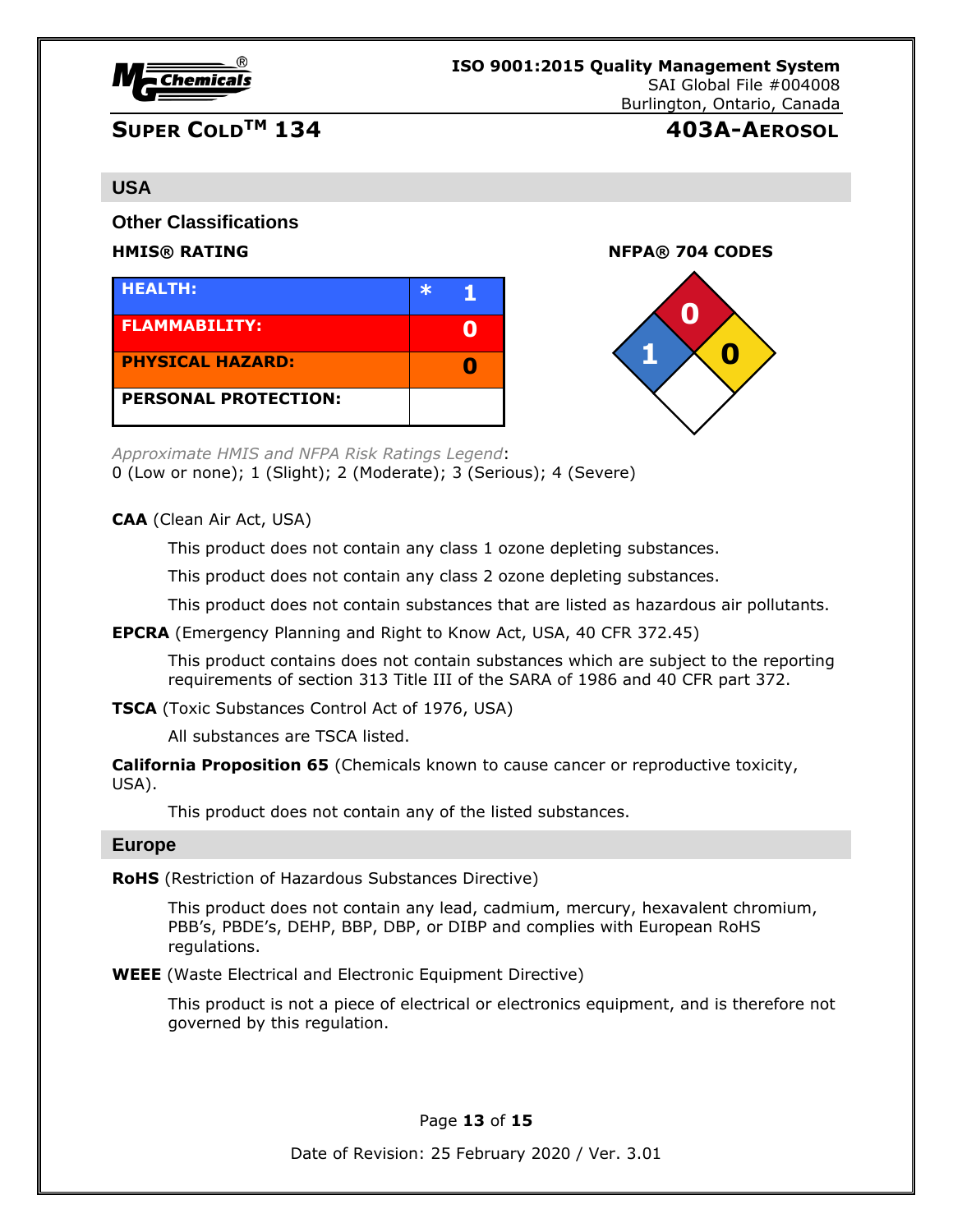

# **SUPER COLDTM 134 403A-AEROSOL**

#### **Section 16: Other Information**

**SDS Prepared by** MG Chemicals' Regulatory Department

**Date of Revision** 25 February 2020

**Supersedes** 07 February 2019

**Reason for Changes:** Update to the emergency phone number information.

#### **Reference**

1) ACGIH *2017 TLVs and BEIs: Based on the documentation of the threshold limit values for chemical substances and physical agents & biological exposure indices*, American Conference of Governmental of Industrial Hygienist Cincinnati, OH (2017).

2) All toxicological data were checked against the RTECS (Registry of Toxic Effects of Chemical Substances®)

#### *Abbreviations*

ACGIH American Conference of Governmental Industrial Hygienists (USA) ECHA European Chemicals Agency EU European Union EC50 Half maximal effective concentration EL50 Half maximal effective loading IARC International Agency for Research on Cancer NOELR No observable effect loading ratio NTP National Toxicology Program GHS Globally Harmonized System of Classification of Labeling of Chemicals LC50 Lethal Concentration 50% LCLo Lowest published lethal concentration LD50 Lethal Dose 50% OEL Occupational Exposure Limit PEL Permissible Exposure Limit SDS Safety Data Sheet STEL Short-Term Exposure Limit TCLo Lowest published toxic concentration TWA Time Weighted Average VOC Volatile Organic Content

*Section continued on the next page*

Page **14** of **15**